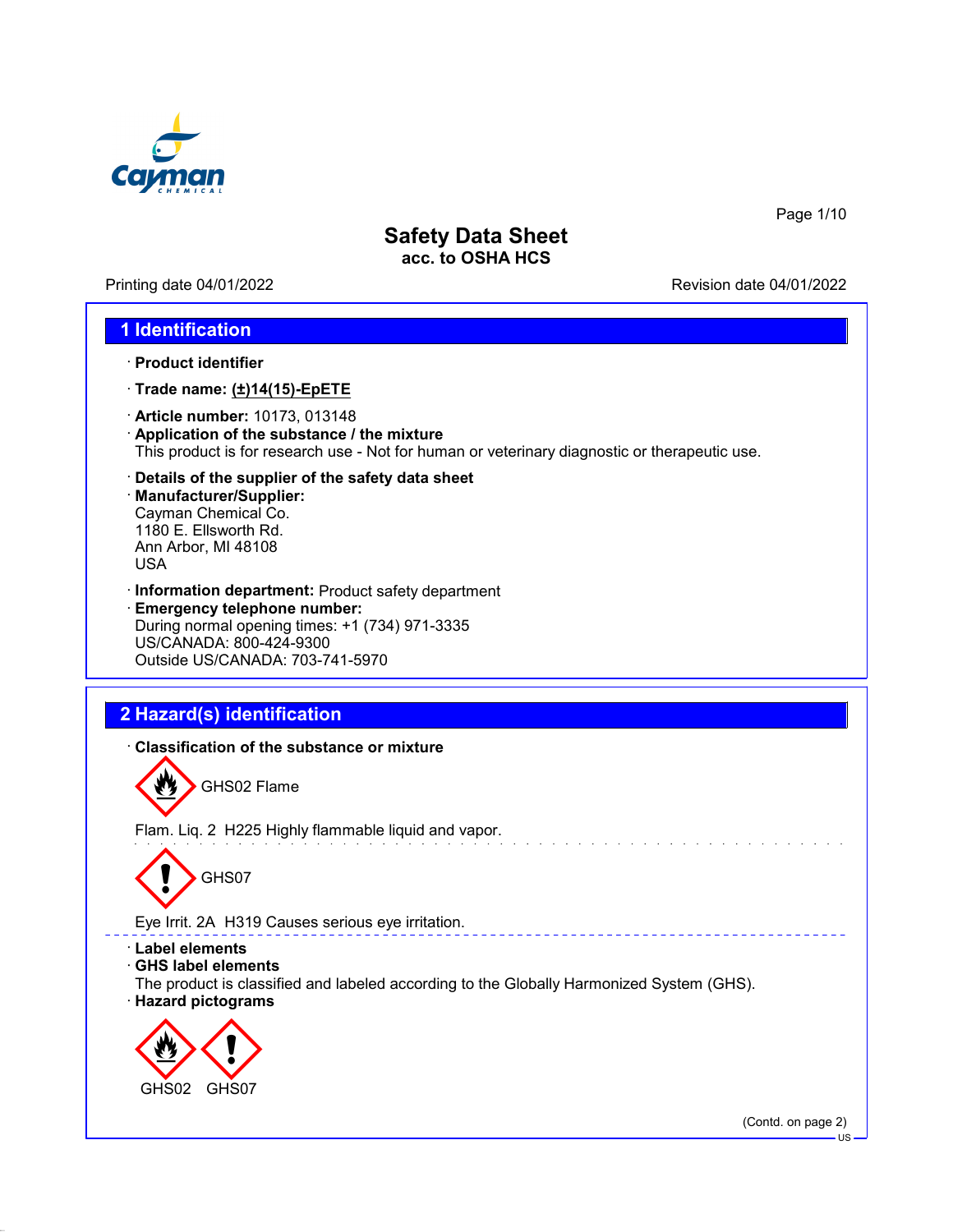Printing date 04/01/2022 **Printing date 04/01/2022** 

**Trade name: (±)14(15)-EpETE**

|                                                           |                                                                                                                                                                                                     | (Contd. from page 1) |
|-----------------------------------------------------------|-----------------------------------------------------------------------------------------------------------------------------------------------------------------------------------------------------|----------------------|
| <b>Signal word Danger</b>                                 |                                                                                                                                                                                                     |                      |
| · Hazard statements                                       |                                                                                                                                                                                                     |                      |
|                                                           | H225 Highly flammable liquid and vapor.                                                                                                                                                             |                      |
|                                                           | H319 Causes serious eye irritation.                                                                                                                                                                 |                      |
| · Precautionary statements                                |                                                                                                                                                                                                     |                      |
| P <sub>210</sub>                                          | Keep away from heat/sparks/open flames/hot surfaces. - No smoking.                                                                                                                                  |                      |
| P233                                                      | Keep container tightly closed.                                                                                                                                                                      |                      |
| P240                                                      | Ground/bond container and receiving equipment.                                                                                                                                                      |                      |
| P241                                                      | Use explosion-proof electrical/ventilating/lighting/equipment.                                                                                                                                      |                      |
| P <sub>242</sub>                                          | Use only non-sparking tools.                                                                                                                                                                        |                      |
| P243                                                      | Take precautionary measures against static discharge.                                                                                                                                               |                      |
| P <sub>264</sub>                                          | Wash thoroughly after handling.                                                                                                                                                                     |                      |
| P <sub>280</sub>                                          | Wear protective gloves/protective clothing/eye protection/face protection.<br>P303+P361+P353 If on skin (or hair): Take off immediately all contaminated clothing. Rinse skin with<br>water/shower. |                      |
|                                                           | P305+P351+P338 If in eyes: Rinse cautiously with water for several minutes. Remove contact lenses, if                                                                                               |                      |
| P337+P313                                                 | present and easy to do. Continue rinsing.<br>If eye irritation persists: Get medical advice/attention.                                                                                              |                      |
| P370+P378                                                 | In case of fire: Use CO2, powder or water spray to extinguish.                                                                                                                                      |                      |
| P403+P235                                                 | Store in a well-ventilated place. Keep cool.                                                                                                                                                        |                      |
| P <sub>501</sub>                                          | Dispose of contents/container in accordance with local/regional/national/international                                                                                                              |                      |
|                                                           | regulations.                                                                                                                                                                                        |                      |
| · Classification system:<br>NFPA ratings (scale 0 - 4)    |                                                                                                                                                                                                     |                      |
|                                                           | Health $= 2$<br>$Fire = 3$                                                                                                                                                                          |                      |
|                                                           | Reactivity = $0$                                                                                                                                                                                    |                      |
| · HMIS-ratings (scale 0 - 4)                              |                                                                                                                                                                                                     |                      |
| <b>HEALTH</b><br>$\boxed{2}$<br>$\sqrt{3}$<br><b>FIRE</b> | Health = $2$<br>Fire = $3$                                                                                                                                                                          |                      |
| REACTIVITY <sup>0</sup>                                   | Reactivity = $0$                                                                                                                                                                                    |                      |
| <b>Other hazards</b>                                      |                                                                                                                                                                                                     |                      |
|                                                           | <b>Results of PBT and vPvB assessment</b>                                                                                                                                                           |                      |
| · PBT: Not applicable.                                    |                                                                                                                                                                                                     |                      |
| · vPvB: Not applicable.                                   |                                                                                                                                                                                                     |                      |
|                                                           | 3 Composition/information on ingredients                                                                                                                                                            |                      |
|                                                           |                                                                                                                                                                                                     |                      |
|                                                           | <b>Chemical characterization: Mixtures</b><br>· Description: Mixture of the substances listed below with nonhazardous additions.                                                                    |                      |
| · Dangerous components:                                   |                                                                                                                                                                                                     |                      |
| CAS: 64-17-5                                              | ethanol                                                                                                                                                                                             | 99.99%               |
| RTECS: KQ6300000                                          |                                                                                                                                                                                                     |                      |
| <b>Other ingredients</b>                                  |                                                                                                                                                                                                     |                      |
| 131339-24-7 14(15)-EpETE                                  |                                                                                                                                                                                                     | 0.01%                |
|                                                           |                                                                                                                                                                                                     | $US -$               |
|                                                           |                                                                                                                                                                                                     | (Contd. on page 3)   |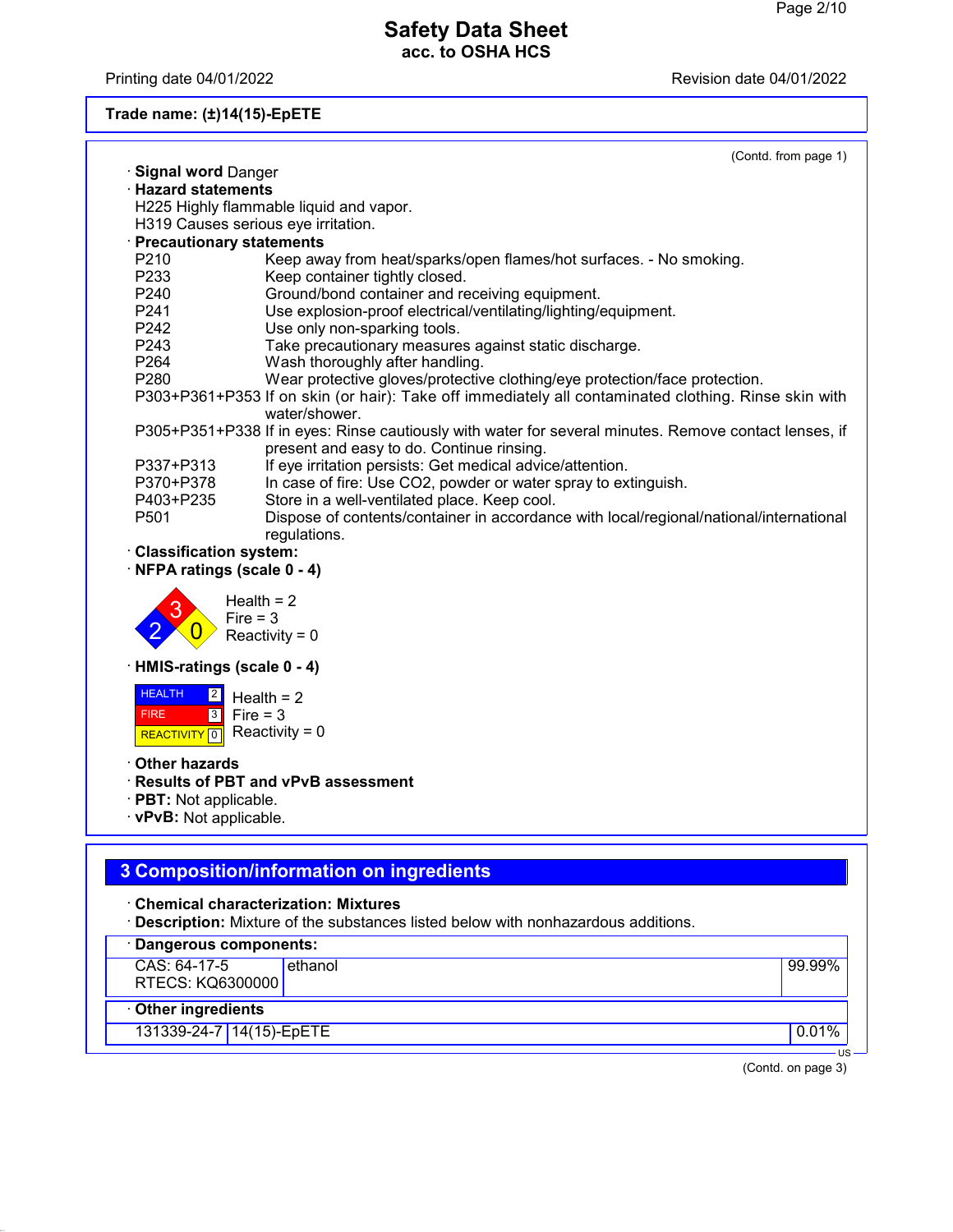Printing date 04/01/2022 Revision date 04/01/2022

(Contd. from page 2)

#### **Trade name: (±)14(15)-EpETE**

### **4 First-aid measures**

- · **Description of first aid measures**
- · **General information:** Immediately remove any clothing soiled by the product.
- · **After inhalation:** Supply fresh air; consult doctor in case of complaints.
- · **After skin contact:** Immediately rinse with water.
- · **After eye contact:**

Rinse opened eye for several minutes under running water. If symptoms persist, consult a doctor.

- · **After swallowing:** If symptoms persist consult doctor.
- · **Information for doctor:**
- · **Most important symptoms and effects, both acute and delayed** May cause anemia, cough, CNS depression, drowsiness, headache, heart damage, lassitude (weakness, exhaustion), liver damage, narcosis, reproductive effects, teratogenic effects.
- · **Indication of any immediate medical attention and special treatment needed** No further relevant information available.

### **5 Fire-fighting measures**

- · **Extinguishing media**
- · **Suitable extinguishing agents:**
- CO2, extinguishing powder or water spray. Fight larger fires with water spray or alcohol resistant foam.
- · **Special hazards arising from the substance or mixture** No further relevant information available.
- · **Advice for firefighters**
- · **Protective equipment:** No special measures required.

### **6 Accidental release measures**

· **Personal precautions, protective equipment and emergency procedures** Wear protective equipment. Keep unprotected persons away. · **Environmental precautions:** Dilute with plenty of water. Do not allow to enter sewers/ surface or ground water. · **Methods and material for containment and cleaning up:** Absorb with liquid-binding material (sand, diatomite, acid binders, universal binders, sawdust). Dispose contaminated material as waste according to item 13. Ensure adequate ventilation. **Reference to other sections** See Section 7 for information on safe handling. See Section 8 for information on personal protection equipment. See Section 13 for disposal information.

#### · **Protective Action Criteria for Chemicals**

| $\cdot$ PAC-1:    |              |
|-------------------|--------------|
| $64-17-5$ ethanol | $1,800$ ppm  |
| $PAC-2$ :         |              |
| 64-17-5 ethanol   | $ 3300*$ ppm |
| $PAC-3$ :         |              |
| 64-17-5 ethanol   | $15000*$ ppm |

(Contd. on page 4)

US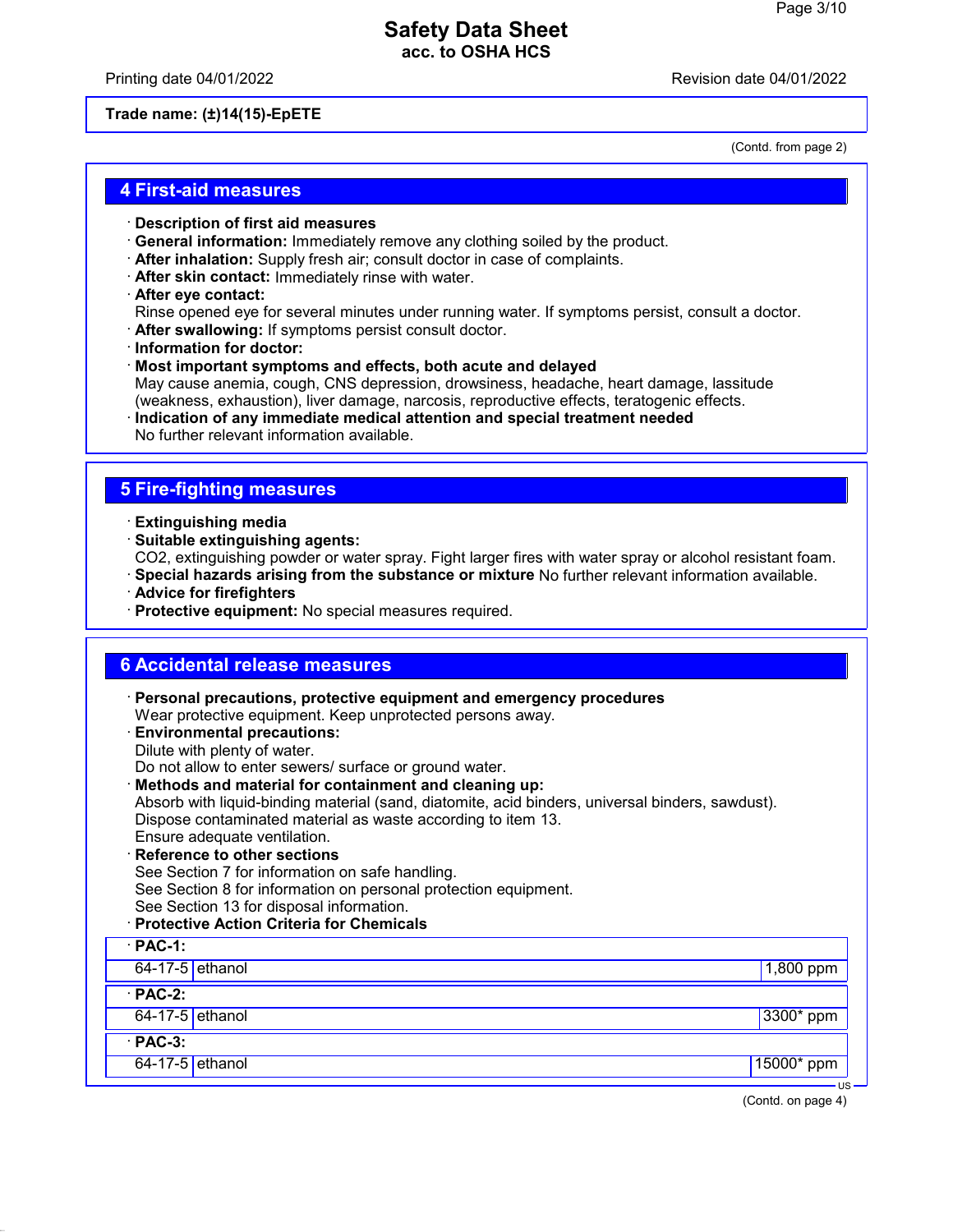Printing date 04/01/2022 Revision date 04/01/2022

**Trade name: (±)14(15)-EpETE**

(Contd. from page 3)

### **7 Handling and storage**

- · **Handling:**
- · **Precautions for safe handling**
- No special precautions are necessary if used correctly. Avoid breathing dust/fume/gas/mist/vapours/spray.
- Avoid prolonged or repeated exposure.
- Keep away from sources of ignition.
- Take precautionary measures against static discharge.re.
- · **Information about protection against explosions and fires:**
- Keep ignition sources away Do not smoke.
- Protect against electrostatic charges.
- · **Conditions for safe storage, including any incompatibilities**
- · **Storage:** Store in accordance with information listed on the product insert.
- · **Requirements to be met by storerooms and receptacles:** Store in a cool location.
- · **Information about storage in one common storage facility:** Not required.
- · **Further information about storage conditions:**
- Keep receptacle tightly sealed.
- Store in cool, dry conditions in well sealed receptacles.
- · **Specific end use(s)** No further relevant information available.

### **8 Exposure controls/personal protection**

· **Additional information about design of technical systems:** No further data; see item 7.

· **Control parameters**

· **Components with limit values that require monitoring at the workplace:**

#### **64-17-5 ethanol**

PEL Long-term value: 1900 mg/m<sup>3</sup>, 1000 ppm

- REL Long-term value: 1900 mg/m<sup>3</sup>, 1000 ppm
- TLV Short-term value: 1000 ppm A3

· **Additional information:** The lists that were valid during the creation were used as basis.

- · **Exposure controls**
- · **Personal protective equipment:**
- · **General protective and hygienic measures:**

Keep away from foodstuffs, beverages and feed. Immediately remove all soiled and contaminated clothing. Wash hands before breaks and at the end of work. Avoid contact with the eyes. Avoid contact with the eyes and skin.

- · **Breathing equipment:** Not required.
- · **Protection of hands:**



Protective gloves

The glove material has to be impermeable and resistant to the product/ the substance/ the preparation. Due to missing tests no recommendation to the glove material can be given for the product/ the preparation/ the chemical mixture.

(Contd. on page 5)

 $\overline{11}$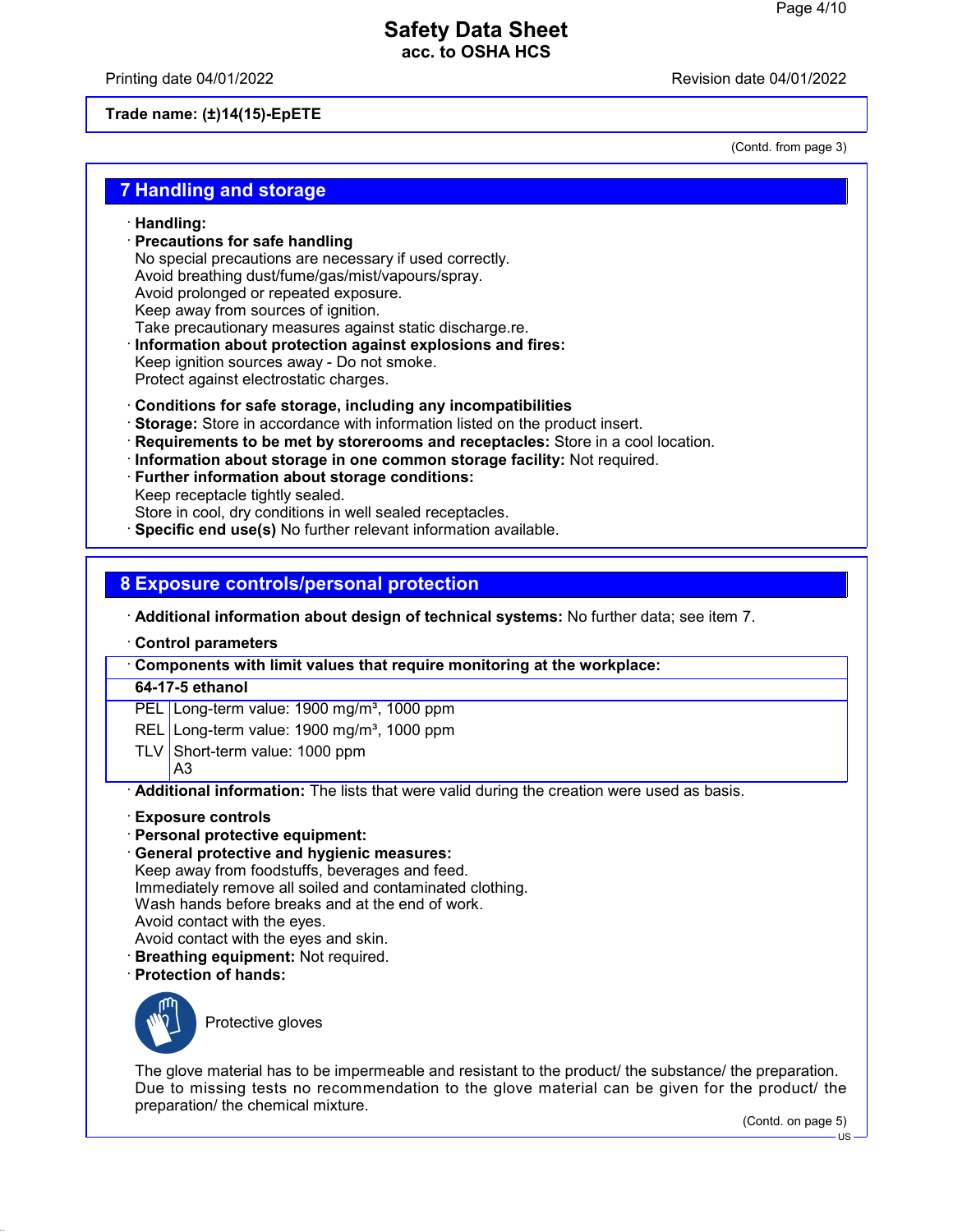Printing date 04/01/2022 **Printing date 04/01/2022** 

#### **Trade name: (±)14(15)-EpETE**

(Contd. from page 4) Selection of the glove material on consideration of the penetration times, rates of diffusion and the degradation

#### · **Material of gloves**

The selection of the suitable gloves does not only depend on the material, but also on further marks of quality and varies from manufacturer to manufacturer. As the product is a preparation of several substances, the resistance of the glove material can not be calculated in advance and has therefore to be checked prior to the application.

#### · **Penetration time of glove material** The exact break through time has to be found out by the manufacturer of the protective gloves and has to be observed.

· **Eye protection:**



Tightly sealed goggles

# **9 Physical and chemical properties**

| Information on basic physical and chemical properties<br><b>General Information</b><br>· Appearance:<br>Form:<br>Color:<br>· Odor:<br>· Structural Formula<br>· Molecular Weight<br><b>Odor threshold:</b><br>· Formulation | Fluid<br>Colorless<br>Alcohol-like<br>C20H30O3<br>318.5 g/mol<br>Not determined.<br>A solution in ethanol |
|-----------------------------------------------------------------------------------------------------------------------------------------------------------------------------------------------------------------------------|-----------------------------------------------------------------------------------------------------------|
| · pH-value:                                                                                                                                                                                                                 | Not determined.                                                                                           |
| Change in condition<br><b>Melting point/Melting range:</b><br><b>Boiling point/Boiling range:</b>                                                                                                                           | $-114.5$ °C (-174.1 °F)<br>78 °C (172.4 °F)                                                               |
| · Flash point:                                                                                                                                                                                                              | 13 °C (55.4 °F)                                                                                           |
| · Flammability (solid, gaseous):                                                                                                                                                                                            | Not applicable.                                                                                           |
| Ignition temperature:                                                                                                                                                                                                       | 425 °C (797 °F)                                                                                           |
| <b>Decomposition temperature:</b>                                                                                                                                                                                           | Not determined.                                                                                           |
| · Auto igniting:                                                                                                                                                                                                            | Product is not selfigniting.                                                                              |
| Danger of explosion:                                                                                                                                                                                                        | Product is not explosive. However, formation of explosive air/<br>vapor mixtures are possible.            |
| <b>Explosion limits:</b><br>Lower:<br>Upper:                                                                                                                                                                                | 3.5 Vol %<br>15 Vol %                                                                                     |
| Vapor pressure at 20 °C (68 °F):                                                                                                                                                                                            | 59 hPa (44.3 mm Hg)                                                                                       |
| Density at 20 °C (68 °F):<br><b>Relative density</b><br>· Vapor density                                                                                                                                                     | 0.79 g/cm <sup>3</sup> (6.59255 lbs/gal)<br>Not determined.<br>Not determined.                            |
|                                                                                                                                                                                                                             | (Contd. on page 6)<br><b>US</b>                                                                           |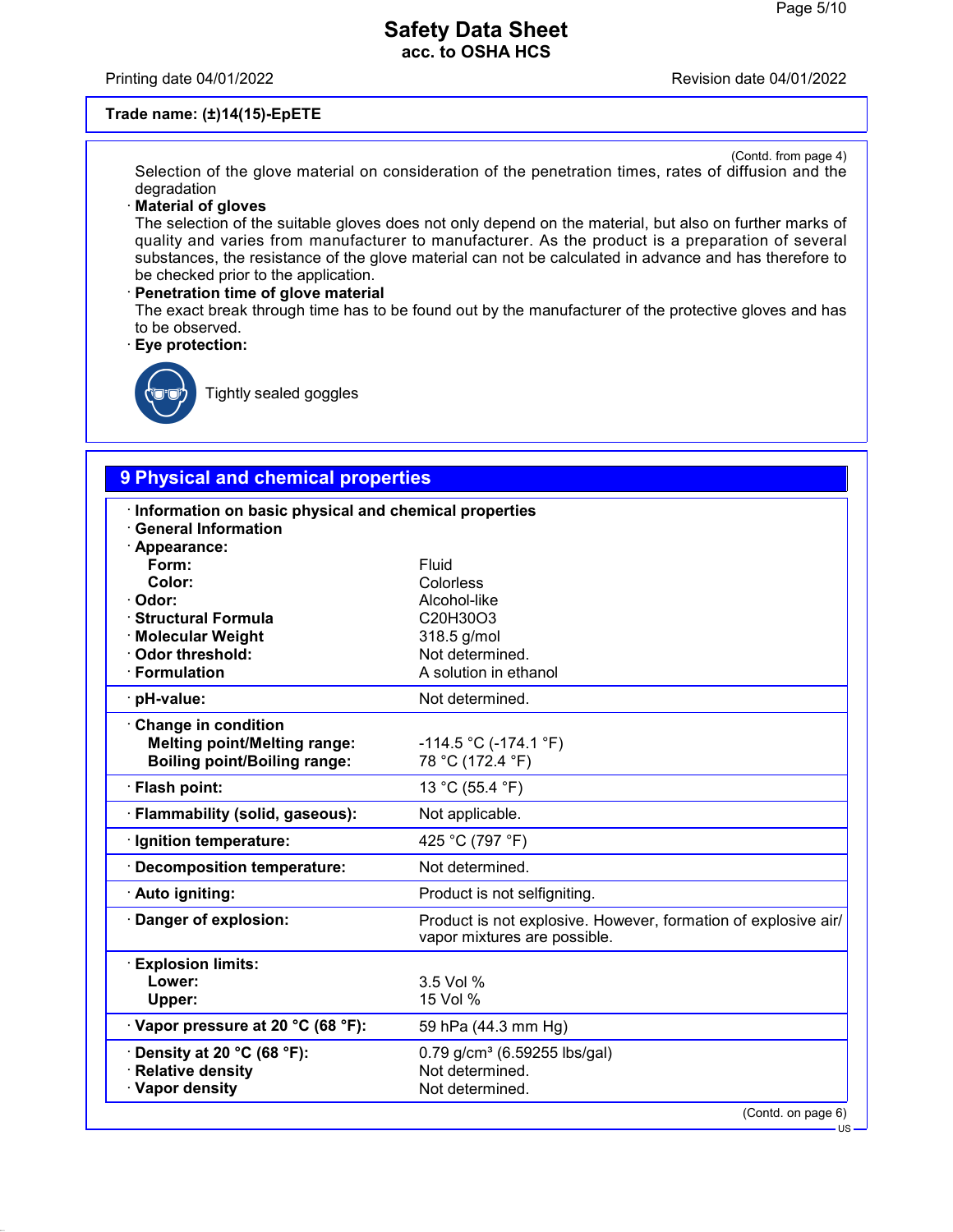Printing date 04/01/2022 Revision date 04/01/2022

**Trade name: (±)14(15)-EpETE**

|                                                                                                  | (Contd. from page 5)                                                                                      |
|--------------------------------------------------------------------------------------------------|-----------------------------------------------------------------------------------------------------------|
| <b>Evaporation rate</b>                                                                          | Not determined.                                                                                           |
| · Solubility in / Miscibility with<br>Water at 20 °C (68 °F):                                    | $1,000$ g/l                                                                                               |
| · Partition coefficient (n-octanol/water): Not determined.                                       |                                                                                                           |
| · Viscosity:<br>Dynamic at 20 $^{\circ}$ C (68 $^{\circ}$ F):<br>Kinematic:<br><b>SOLUBILITY</b> | 1.2 mPas<br>Not determined.<br>DMF: 50 mg/ml; DMSO: 50 mg/ml; Ethanol: 50 mg/ml; PBS<br>(pH 7.2): 1 mg/ml |
| · Solvent content:<br><b>Organic solvents:</b><br><b>VOC content:</b>                            | 100.0%<br>$99.99\%$<br>999.9 g/l / 8.34 lb/gal                                                            |
| Solids content:                                                                                  | $0.0\%$                                                                                                   |
| $\cdot$ Other information                                                                        | No further relevant information available.                                                                |

# **10 Stability and reactivity**

· **Reactivity** No further relevant information available.

- · **Chemical stability**
- · **Thermal decomposition / conditions to be avoided:** No decomposition if used according to specifications.
- · **Possibility of hazardous reactions** No dangerous reactions known.
- · **Conditions to avoid** No further relevant information available.
- · **Incompatible materials:** strong oxidizing agents
- · **Hazardous decomposition products:** carbon dioxide, carbon monoxide

# **11 Toxicological information**

- · **Information on toxicological effects**
- · **Acute toxicity:**

#### · **LD/LC50 values that are relevant for classification:**

| 64-17-5 ethanol                                     |                      |                                       |
|-----------------------------------------------------|----------------------|---------------------------------------|
| Oral                                                | <b>TDLO</b>          | 1.14 ml/kg (man)                      |
|                                                     | LD50                 | 7,060 mg/kg (rat)                     |
|                                                     | TDLO                 | 650 (man)                             |
| Dermal                                              | LD50                 | 40,000 mg/kg (rat)                    |
| Inhalative                                          | <b>TCLO</b>          | $1,800$ (hmn)                         |
|                                                     | <b>LC50</b>          | 10 h - 20,000 mg/m <sup>3</sup> (rat) |
|                                                     | LD50 Inhalation TCLO | 1,800 mg/m <sup>3</sup> /30m (hmn)    |
| Irritation of skin TDLO                             |                      | 1,800 mg/kg (wmn)                     |
|                                                     | Intraperitoneal LD50 | 280 mg/kg (rat)                       |
| <b>But as a search with a search of Contact and</b> |                      |                                       |

### · **Primary irritant effect:**

· **on the skin:** No irritant effect.

· **on the eye:** Irritating effect.

(Contd. on page 7)

US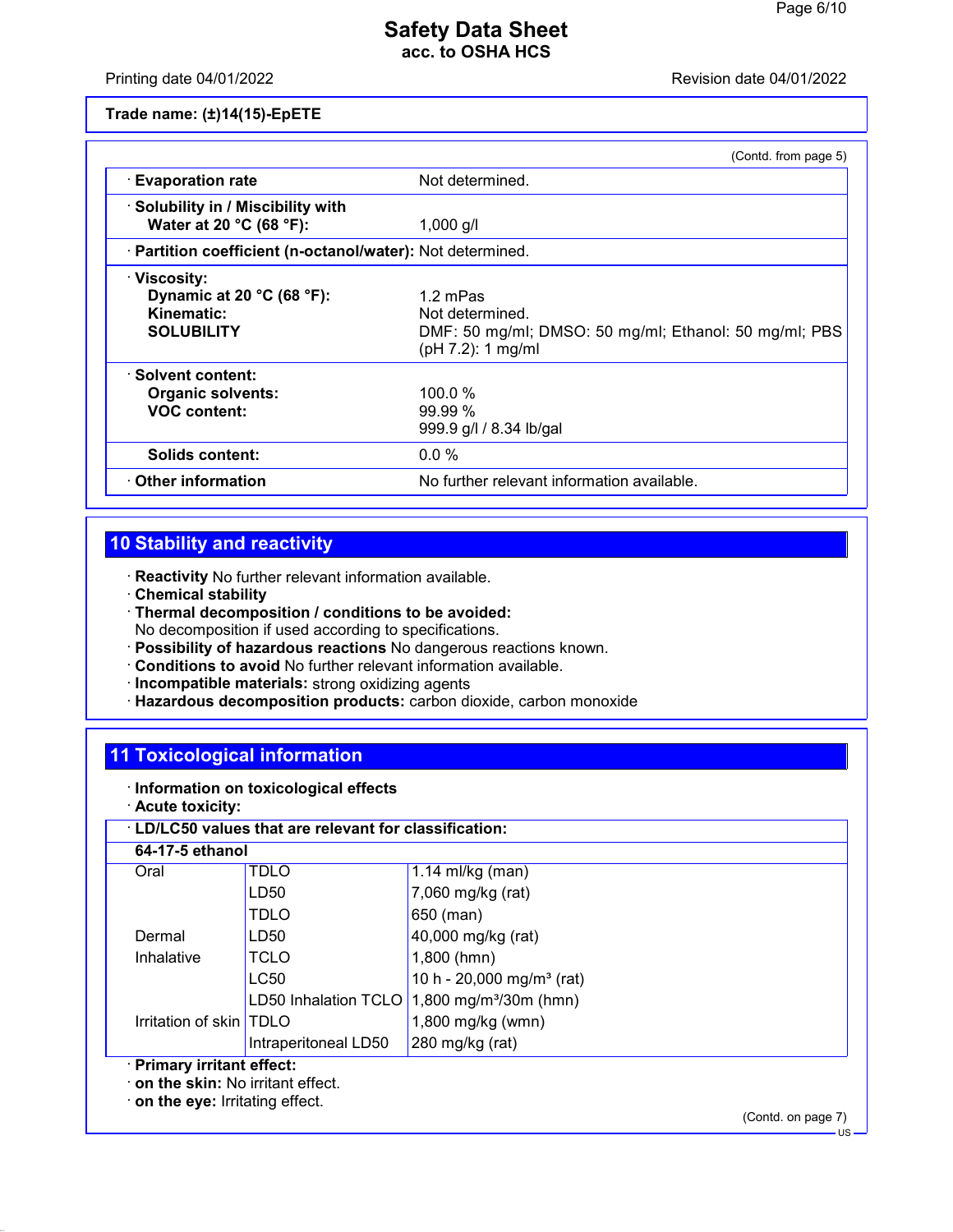Printing date 04/01/2022 Revision date 04/01/2022

(Contd. from page 6)

#### **Trade name: (±)14(15)-EpETE**

- · **Sensitization:** No sensitizing effects known.
- · **Additional toxicological information:**

The product shows the following dangers according to internally approved calculation methods for preparations:

Irritant

### · **Carcinogenic categories**

· **IARC (International Agency for Research on Cancer)**

### 64-17-5 ethanol 1

#### · **NTP (National Toxicology Program)**

None of the ingredients is listed.

#### · **OSHA-Ca (Occupational Safety & Health Administration)**

None of the ingredients is listed.

# **12 Ecological information**

#### · **Toxicity**

- · **Aquatic toxicity:** No further relevant information available.
- · **Persistence and degradability** No further relevant information available.
- · **Behavior in environmental systems:**
- · **Bioaccumulative potential** No further relevant information available.
- · **Mobility in soil** No further relevant information available.
- · **Additional ecological information:**
- · **General notes:**
- Water hazard class 1 (Self-assessment): slightly hazardous for water

Do not allow undiluted product or large quantities of it to reach ground water, water course or sewage system.

- · **Results of PBT and vPvB assessment**
- · **PBT:** Not applicable.
- · **vPvB:** Not applicable.
- · **Other adverse effects** No further relevant information available.

## **13 Disposal considerations**

- · **Waste treatment methods**
- · **Recommendation:**

Must not be disposed of together with household garbage. Do not allow product to reach sewage system.

- · **Uncleaned packagings:**
- · **Recommendation:** Disposal must be made according to official regulations.
- · **Recommended cleansing agent:** Water, if necessary with cleansing agents.

## **14 Transport information**

· **UN-Number**

· **DOT, IMDG, IATA** UN1170

(Contd. on page 8)

US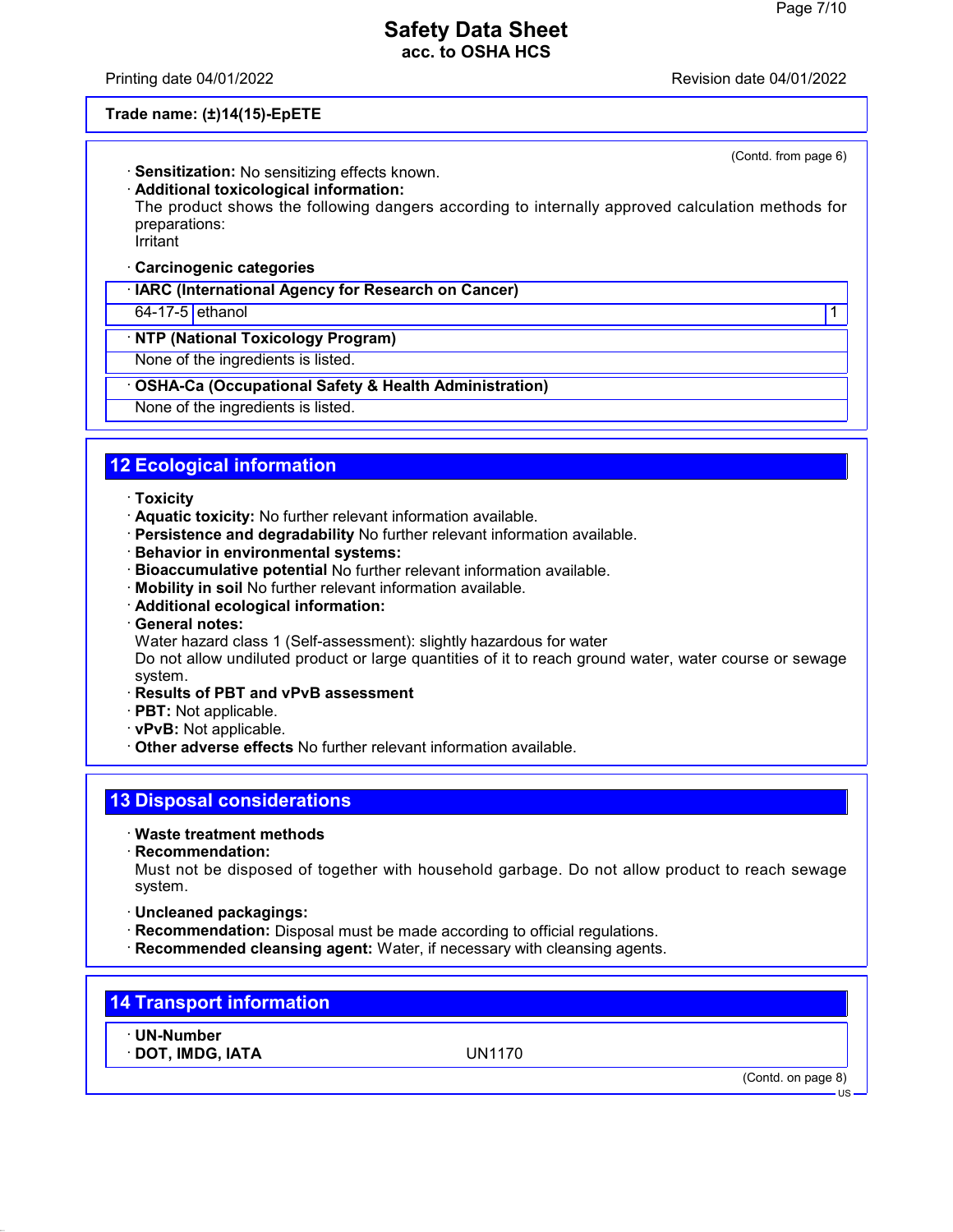Printing date 04/01/2022 **Revision date 04/01/2022** 

|  | Trade name: (±)14(15)-EpETE |
|--|-----------------------------|
|--|-----------------------------|

|                                                                                     | (Contd. from page 7)                                                                                            |
|-------------------------------------------------------------------------------------|-----------------------------------------------------------------------------------------------------------------|
| · UN proper shipping name<br>$\cdot$ DOT                                            | <b>Ethanol solutions</b>                                                                                        |
| · IMDG                                                                              | ETHANOL SOLUTION (ETHYL ALCOHOL<br>SOLUTION)                                                                    |
| · IATA                                                                              | Ethanol solution                                                                                                |
| · Transport hazard class(es)                                                        |                                                                                                                 |
| $\cdot$ DOT                                                                         |                                                                                                                 |
|                                                                                     |                                                                                                                 |
| · Class                                                                             | 3 Flammable liquids                                                                                             |
| · Label                                                                             | 3<br><u>.</u>                                                                                                   |
| · IMDG, IATA                                                                        |                                                                                                                 |
|                                                                                     |                                                                                                                 |
| · Class                                                                             | 3 Flammable liquids                                                                                             |
| · Label                                                                             | 3                                                                                                               |
| · Packing group<br>· DOT, IMDG, IATA                                                | $\mathbf{H}$                                                                                                    |
| <b>Environmental hazards:</b>                                                       | Not applicable.                                                                                                 |
| Special precautions for user<br>· Hazard identification number (Kemler code): 33    | Warning: Flammable liquids                                                                                      |
| · EMS Number:                                                                       | $F-E$ , S-D                                                                                                     |
| <b>Stowage Category</b>                                                             | Α                                                                                                               |
| · Transport in bulk according to Annex II of<br><b>MARPOL73/78 and the IBC Code</b> | Not applicable.                                                                                                 |
| · Transport/Additional information:                                                 |                                                                                                                 |
| $\cdot$ DOT<br><b>Quantity limitations</b>                                          | On passenger aircraft/rail: 5 L                                                                                 |
|                                                                                     | On cargo aircraft only: 60 L                                                                                    |
| · IMDG                                                                              |                                                                                                                 |
| · Limited quantities (LQ)                                                           | 1L                                                                                                              |
| <b>Excepted quantities (EQ)</b>                                                     | Code: E2<br>Maximum net quantity per inner packaging: 30 ml<br>Maximum net quantity per outer packaging: 500 ml |
| $\cdot$ IATA                                                                        |                                                                                                                 |
|                                                                                     |                                                                                                                 |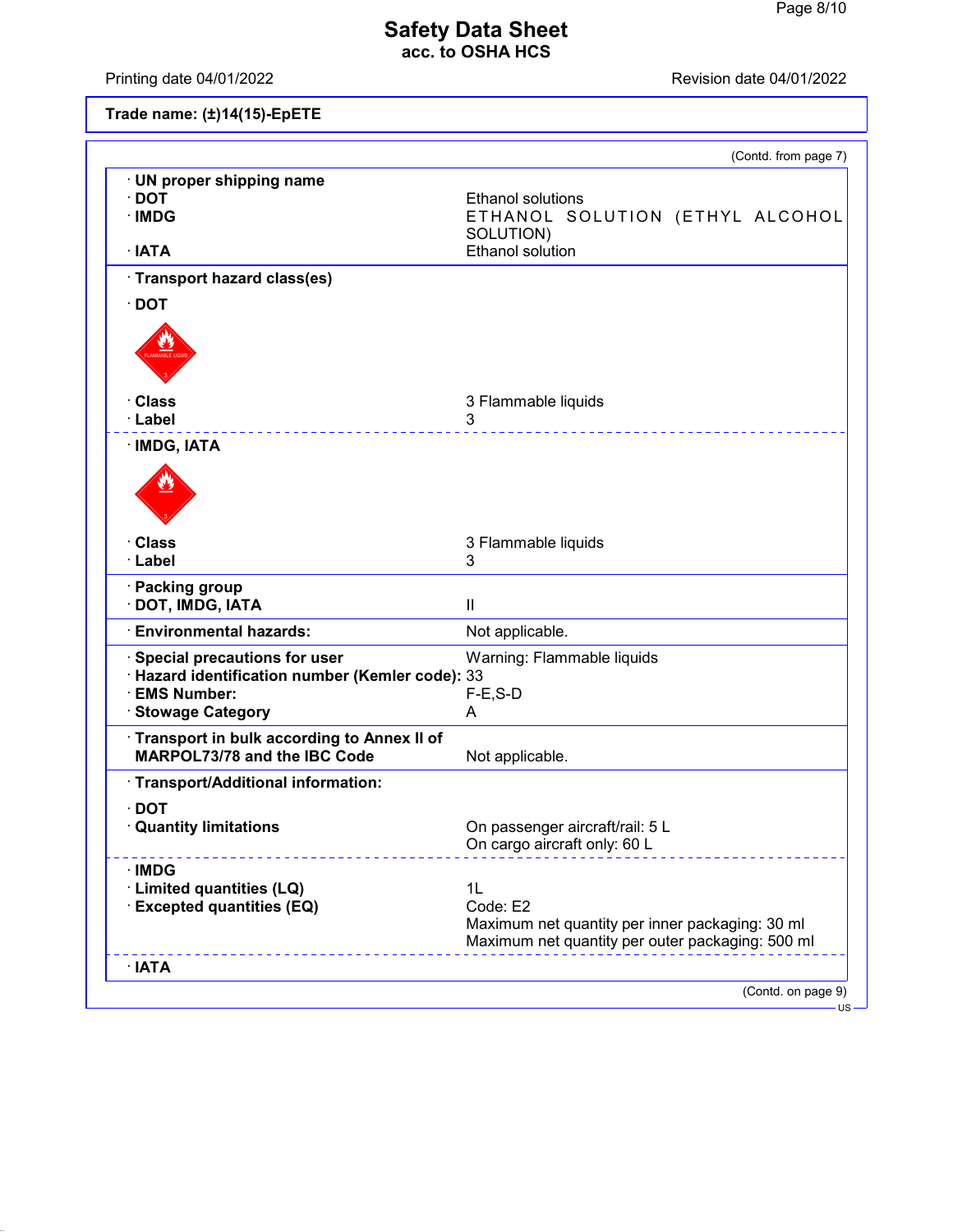Printing date 04/01/2022 Revision date 04/01/2022

**Trade name: (±)14(15)-EpETE**

|                          | (Contd. from page 8)                                                                                                                                                                                                                                                                           |
|--------------------------|------------------------------------------------------------------------------------------------------------------------------------------------------------------------------------------------------------------------------------------------------------------------------------------------|
| · Remarks:               | When sold in quantities of less than or equal to 1 mL,<br>or 1 g, with an Excepted Quantity Code of<br>E1, E2, E4, or E5, this item meets the De Minimis<br>Quantities exemption, per IATA 2.6.10.<br>Therefore packaging does not have to be labeled as<br>Dangerous Goods/Excepted Quantity. |
| · UN "Model Regulation": | UN 1170 ETHANOL SOLUTION (ETHYL ALCOHOL<br>SOLUTION), 3, II                                                                                                                                                                                                                                    |

### **15 Regulatory information**

· **Safety, health and environmental regulations/legislation specific for the substance or mixture** No further relevant information available.

· **Sara**

· **Section 355 (extremely hazardous substances):**

None of the ingredients is listed.

· **Section 313 (Specific toxic chemical listings):**

None of the ingredients is listed.

· **TSCA (Toxic Substances Control Act):**

64-17-5 ethanol ACTIVE

#### · **Hazardous Air Pollutants**

None of the ingredients is listed.

· **Proposition 65**

· **Chemicals known to cause cancer:**

None of the ingredients is listed.

· **Chemicals known to cause reproductive toxicity for females:**

None of the ingredients is listed.

· **Chemicals known to cause reproductive toxicity for males:**

None of the ingredients is listed.

· **Chemicals known to cause developmental toxicity:**

 $64-17-5$  ethanol

#### · **Carcinogenic categories**

· **EPA (Environmental Protection Agency)**

None of the ingredients is listed.

· **TLV (Threshold Limit Value)**

**64-17-5 ethanol** A3

### · **NIOSH-Ca (National Institute for Occupational Safety and Health)**

None of the ingredients is listed.

· **Chemical safety assessment:** A Chemical Safety Assessment has not been carried out.

### **16 Other information**

All chemicals may pose unknown hazards and should be used with caution. This SDS applies only to the material as packaged. If this product is combined with other materials, deteriorates, or becomes contaminated, it may pose hazards not mentioned in this SDS. Cayman Chemical Company assumes no responsibility for incidental or consequential damages, including lost profits, arising from the use of

 $\overline{HS}$